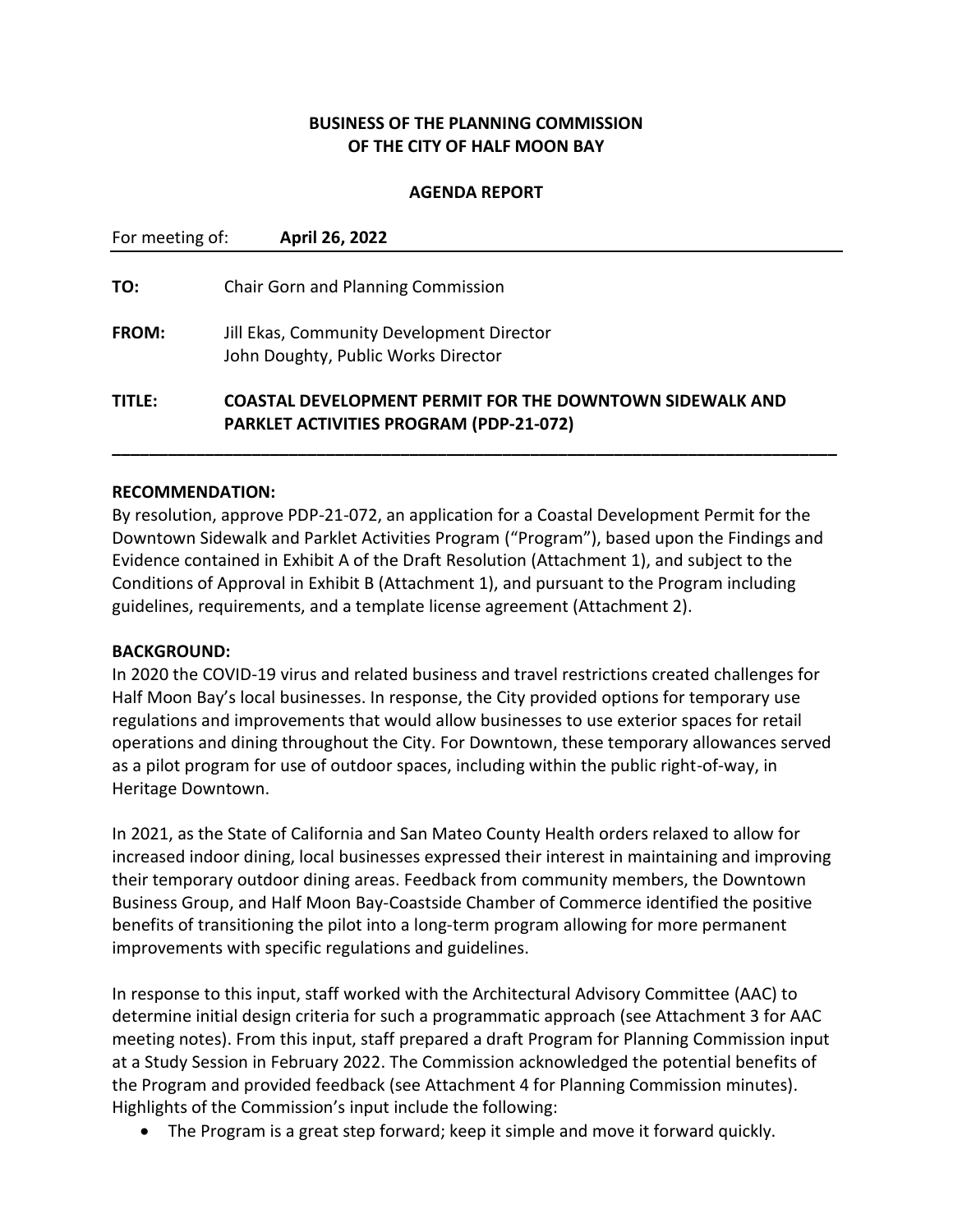April 26, 2022 Downtown Sidewalk and Parklet Activities Program Page 2 of 8

- The Program should include retail and some activities.
- If projects do not comply with the Program, there should be a means for Planning Commission consideration.
- Public use is preferred.
- Parking is important, consider needs of adjacent businesses.
- Noise must be addressed.
- Address traffic calming.

Following the Planning Commission study session, staff conducted additional community outreach with stakeholders and stakeholder groups. The Planning Commission's input has been incorporated in the Program along with suggestions from community members.

Program implementation requires a Coastal Development Permit (CDP). The purpose of this action is to provide "master" coverage for the Program and its future participants that choose to comply with the Program CDP to establish sidewalk and parklet uses within the Program area. In addition to compliance with the "master" CDP coverage provided by the Program, individual license agreements and building permits would also be required for each installation.

Staff is now seeking the Planning Commission's approval of a CDP for the Program.

#### **DISCUSSION:**

Outdoor dining and other activities support business and are critical components of a vital pedestrian-focused environment in a Downtown setting. Sidewalks throughout the primary commercial span of Main Street and its cross streets are relatively narrow. This narrowness limits options for outside seating and other activities, especially when coupled with the need to maintain accessible pedestrian access. In many cities with similar conditions, the use of streetside parking spaces (aka "parklets"), in lieu of or in addition to sidewalk café seating, has become a standard approach for supporting these various interests. Thus, this Program includes both sidewalk and parklet activities/spaces.

## **Project Description:**

The Program includes the following components:

Background: The Background sets up the Program with definitions and establishes the Program Area, shown on the next page and page 2 of the Program. The Program area is predominately within Heritage Downtown, centered on Heritage Main Street (Main Street between the Main Street Bridge and Correas Street) and additional blocks immediately adjacent to this area. The Program area was determined based on feedback received from the AAC and business owners interested in installing parklets. Field study confirmed concentration of existing restaurants within Heritage Downtown, along with the configuration and number of on-street parking spaces. The entire Program Area is within the Commercial-Downtown (C-D) Zoning District.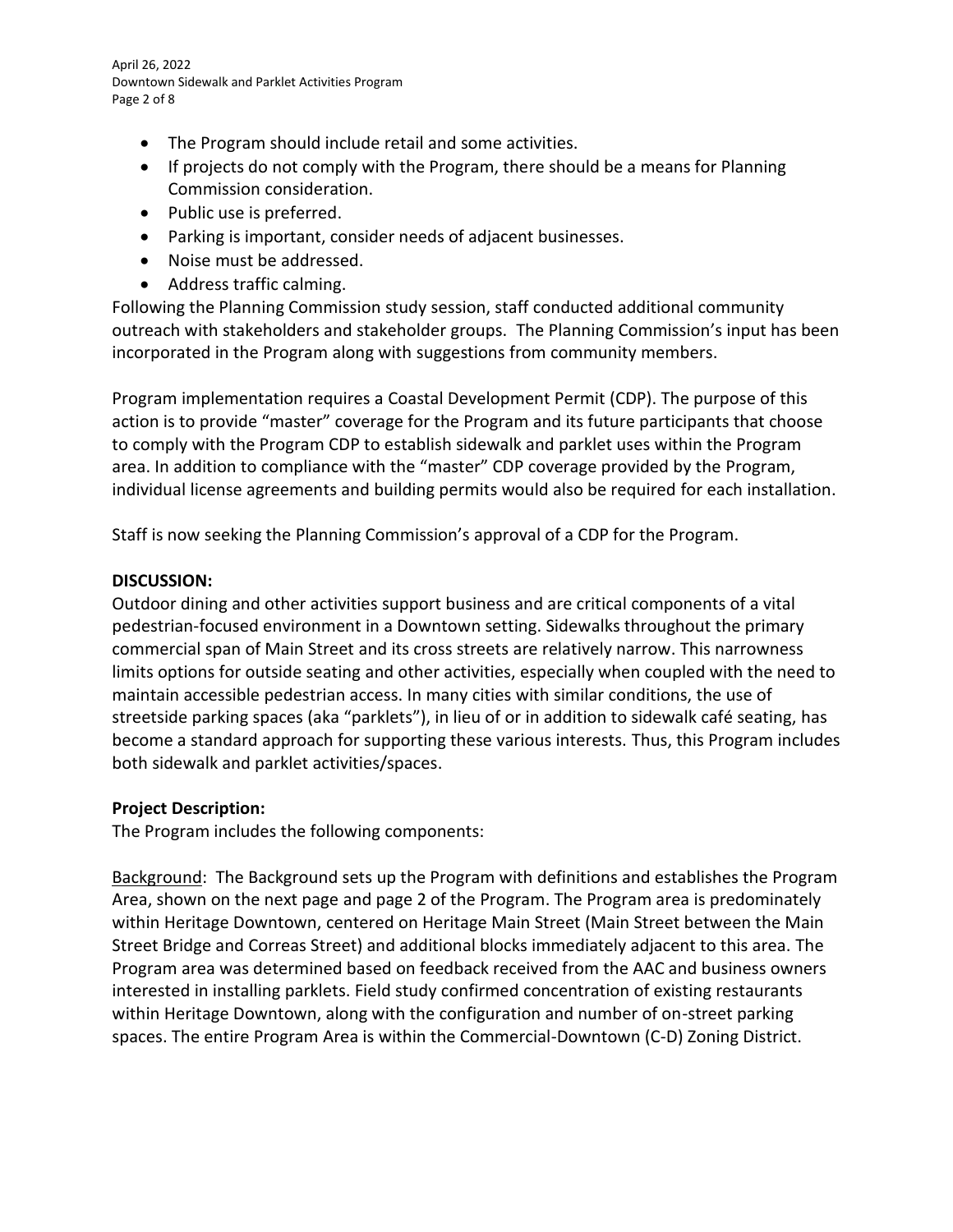April 26, 2022 Downtown Sidewalk and Parklet Activities Program Page 3 of 8



**Program Area Map**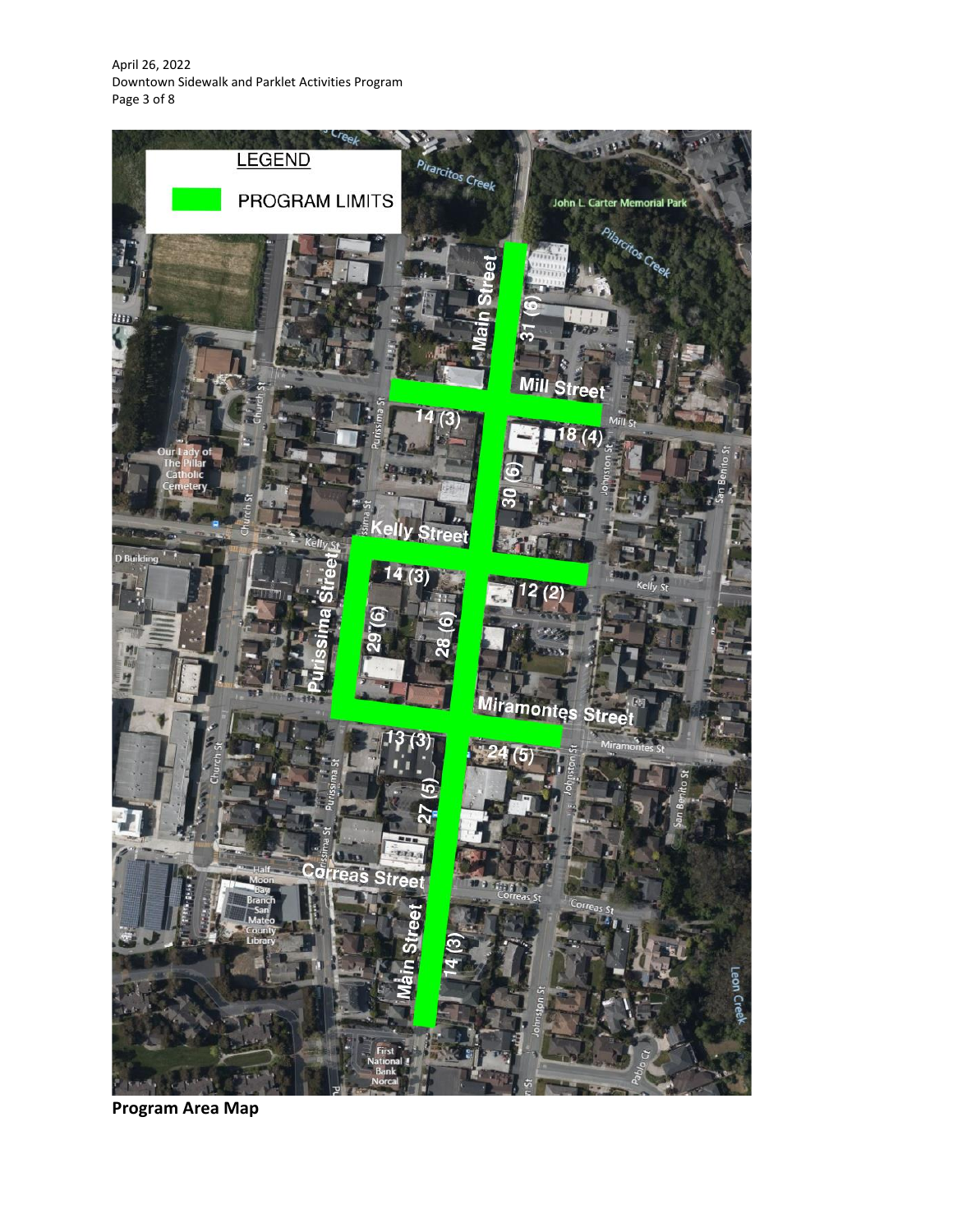April 26, 2022 Downtown Sidewalk and Parklet Activities Program Page 4 of 8

Intent and Guidelines: This section establishes the design intent for sidewalk and parklet installations. In response to Planning Commission input in February which requested that the Program also include activities, examples are presented to illustrate those that are appropriate for Half Moon Bay.

Installation Requirements and Allowed Activities: This section is the most detailed part of the Program. Sidewalk installation requirements and allowed activities are covered first, followed by a separate set of requirements for parklets. Special cases, such as combinations of both sidewalk and parklet use and use of City parking lots within Heritage Downtown, are also acknowledged. Simple graphics illustrate various program requirements, such as setbacks from parking spaces, and maintenance of a pedestrian zone.

Based on Planning Commission input, the requirements presented in this section address numerous criteria including hours of operation, public/private use, noise and amplified sound, lighting, deliveries and other service needs, as well as habitat buffers should they be applicable.

Program Administration: The Program will be administered by City staff through a "Compliance Review" process. Responsible staff will include the City Engineer and Community Development Director. The review sequence includes the following steps:

- Pre-application: Over-the-counter review to confirm eligibility.
- Application: Detailed review to ensure compliance with all Program components, includes the Fire District. AAC review will be required for all parklets and for some sidewalk uses.
- License Agreement: A revokable License Agreement is required to set the expiration date and lease rates with each participant to ensure adequate long-term maintenance of these installations. These agreements also address obligations for insurance and other related risk management considerations.
- Building Permits: Building permit review and associated inspections will ensure compliance with approved plans, the Program, and the License Agreement.
- Monitoring: City staff will routinely check on the condition of these installations.

References: At the end of the Program, several reference documents are provided to help applicants and City staff. A Parklet and Parking Inventory table will be updated with the installation and/or removal of each parklet. This is important to track because one of the foundations of the program is to maintain adequate and distributed parking throughout Heritage Downtown. If approved by the Planning Commission, the Conditions of Approval from Exhibit B of the Resolution (Attachment 1) will be added to the Program. This will help applicants prepare complete and conforming applications. A template License Agreement, based on two that were recently approved by City Council for Barterra and Fattoria E Mare on the 300 Block of Main Street, is also provided.

# **ANALYSIS**

The analysis of this project includes review of project conformance with the General Plan/Local Coastal Land Use Plan, conformance with the Zoning Code/LCP Implementation Plan;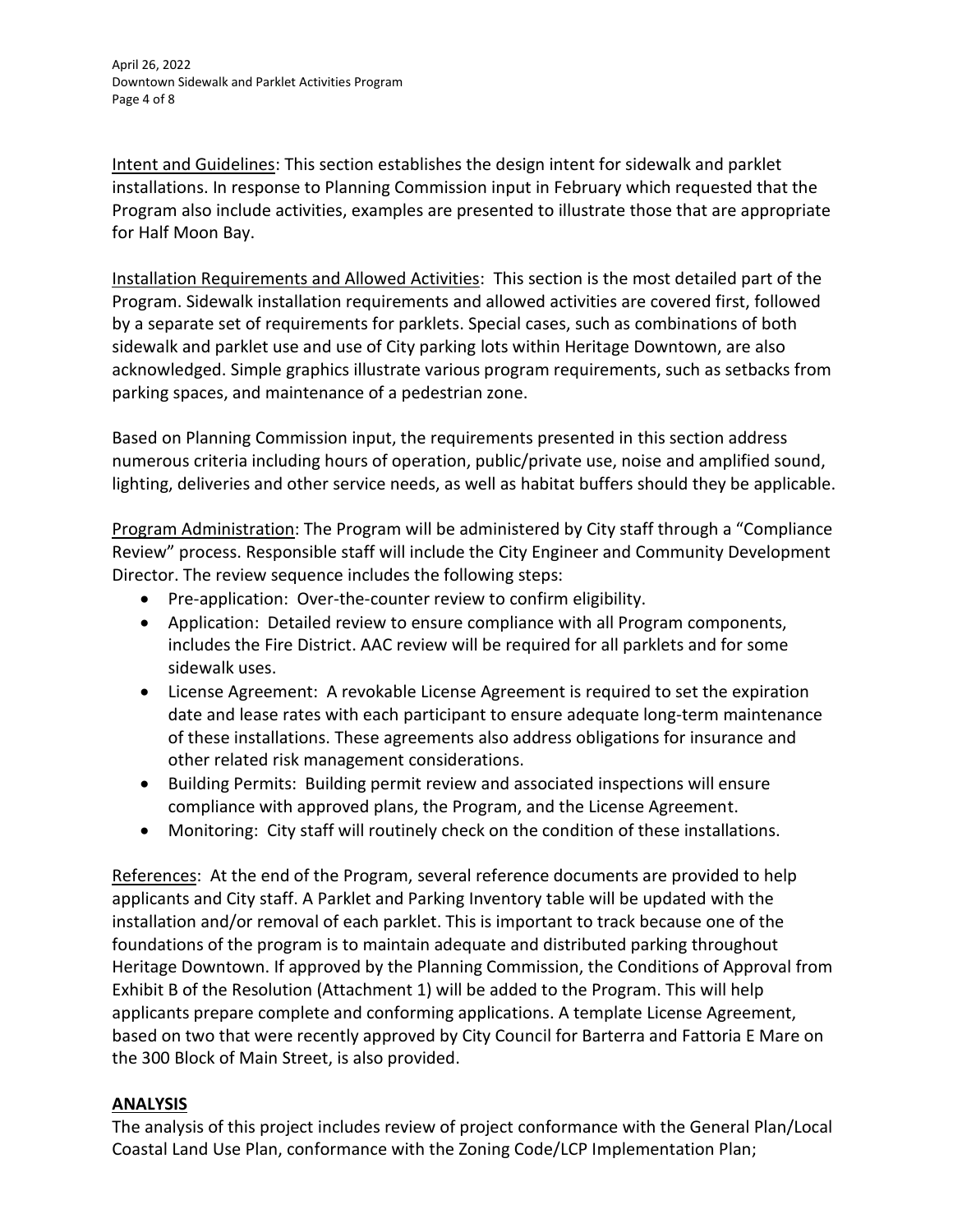April 26, 2022 Downtown Sidewalk and Parklet Activities Program Page 5 of 8

consistency with the Downtown Specific Plan and design compatibility with surrounding development; and conformance with the California Environmental Quality Act (CEQA).

# **Conformance with the General Plan/Local Coastal Program Land Use Plan and Implementation Plan**

Land Use: The proposed Program is located primarily within Heritage Downtown as defined in the Local Coastal Land Use Plan (LUP). Program uses for sidewalks and parklet areas – dining, retail display, seating, and various activities associated with a permitted use in the adjacent storefront – are consistent with the range of uses envisioned for Heritage Downtown and Heritage Main Street. In Heritage Downtown, and especially on Main Street, uses that "foster a distinctive, vibrant pedestrian-oriented atmosphere" are encouraged (Policy 2.33 Heritage Main Street Uses). Most of the interest in parklet installation has been along Heritage Main Street (between Pilarcitos Creek and Correas Street). Although the requirements of Heritage Main Street primarily relate to private property fronting Main Street, businesses utilizing future parklets, including cafés and restaurants, would be consistent with active ground-floor dependent uses. The area also coincides with availability of on-street parking spaces both on and near Main Street.

Commercial-Downtown Zoning: All of the uses are also consistent with those permitted in the C-D Zoning District. The C-D Zoning provisions specifically highlight the following excerpts from Municipal Code Chapter 18.07 Commercial Land Use (Commercial-Downtown, Commercial-Residential):

*18.07.025.A. Use Regulations. Commercial Uses. A-11 Commercial Recreation or Entertainment. A-11 b. Outdoor. Small-scale outdoor commercial recreation uses and activities such as bocce courts and seasonal events such as live music may be permitted. Golf courses and driving ranges, outdoor skating rinks and skateboard parks and tennis courts are not permitted in the C-D and C-R districts. A use permit shall be required for any extensive outdoor uses not listed.*

# *18.07.025.A. Use Regulations. Commercial Uses. A-27 Retail Sales.*

*A-27 b. Outdoor Retail. Outdoor display of merchandise on a temporary basis shall be subject to approval by the community development director. Permanent outdoor sales operations, such as sidewalk cafes, flower and produce stands, hot dog carts, coffee/pastry stands, T-shirts, outdoor furniture gardens, are permitted on an ongoing basis only if not located on state right-of-way, and only after (1) receiving a determination by the planning commission that the proposed use and operational characteristics are consistent with the underlying zoning designation and development standards, (2) securing approval of a business license in accordance with the provisions of the municipal code, and (3) securing an encroachment permit and/or license agreement with the city if the display area is located on city property or located within a city right-of-way.*

The provisions for outdoor commercial recreation and entertainment provided guidance with respect to the scale of and intensity of such activities. The Program cites a range of low intensity examples such as outdoor reading and game spaces. The Program does not provide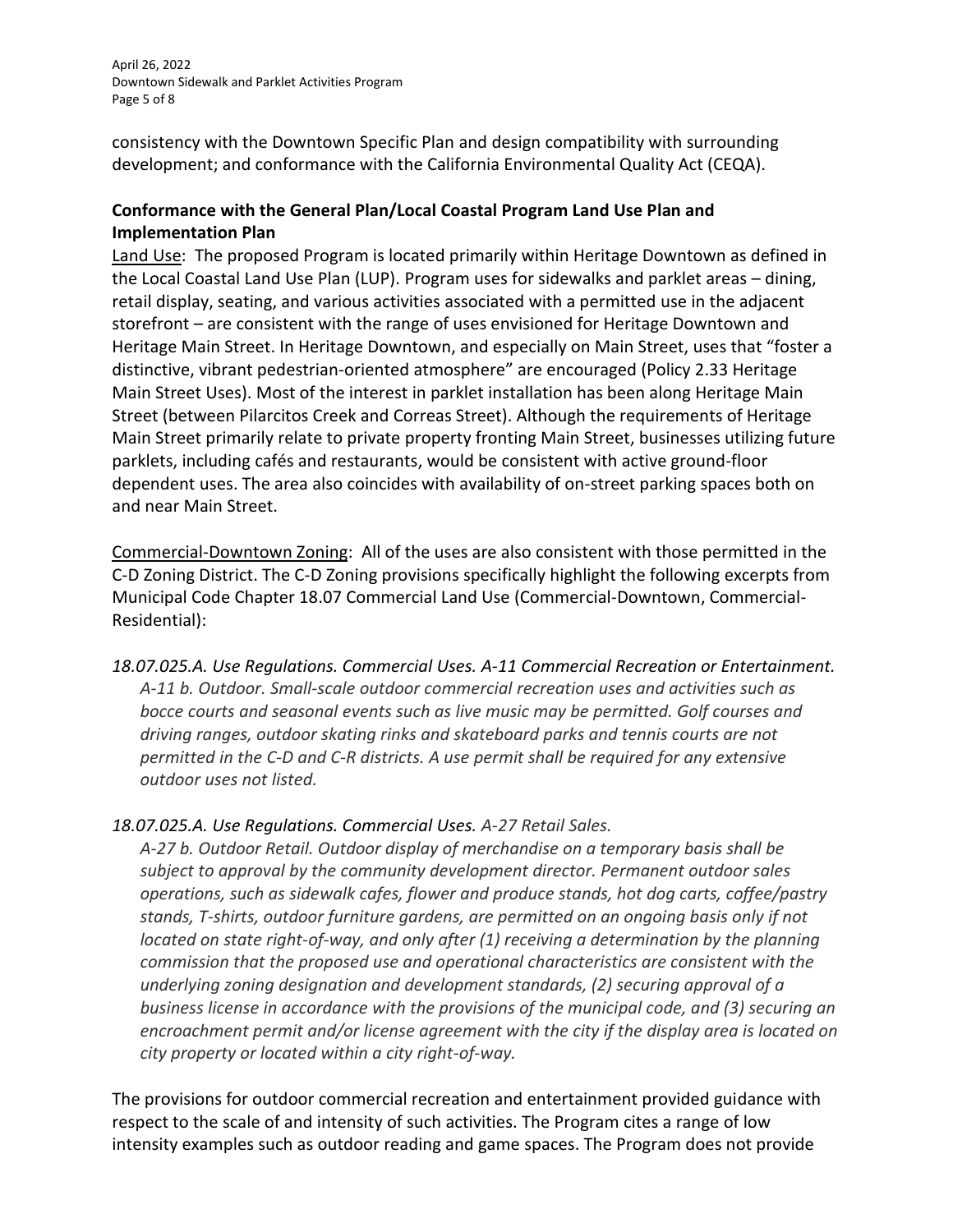April 26, 2022 Downtown Sidewalk and Parklet Activities Program Page 6 of 8

for the more intense uses that could not possibly be accommodated in sidewalk or parklet areas (e.g. sports courts).

Similarly, the provisions for outdoor retail establish that such uses can be approved by the Community Development Director if they are temporary. However, the Program is providing longer-term use, and thus this code section provides guidance that the Planning Commission will need to make a determination about the proposed outdoor uses with respect to operational characteristics as consistent with the underlying C-D Zoning District. A business license and encroachment permit/license agreement are also required. In developing this Program, staff referred to "18.07.025.A.A-27b. Use Regulations. Commercial Uses. A-27 Retail Sales" for outdoor uses and made sure to cover all of the requirements of this section. In order to approve a CDP for this Program, the Planning Commission will need to find that the Program, including its guidelines, requirements, License Agreement terms, and Conditions of Approval, will ensure that all of the outside uses allowed by the Program for sidewalks and parklets are consistent with the C-D Zoning District.

Habitat Conservation: The LUP and Implementation Plan include numerous requirements for coastal resource protections. The Program area is located near Pilarcitos Creek in the 300 block of Main Street and in this one location may require consideration of coastal resource protection standards. This is acknowledged in the Program.

Stormwater Management: Stormwater flows (and, to a lesser extent, sidewalk uses) could potentially be altered by parklet installations. Parklet designs are required to maintain existing flows, which is typically accomplished by establishing the parklet floor with a "bridge" over the gutter and significant cross flow permeability. Concrete and other permanent installations are not allowed for foundations. The Program also includes requirements for setbacks or other access to stormwater inlets.

Coastal Access: The City has conducted peak use parking occupancy surveys and found that parking spaces in and around the Heritage Downtown area remain available during all peak periods (see Attachment 5). Parking is especially ample on side streets and parallel streets within a block of Main Street. The Program includes a 20% cap on the conversion of parking spaces to parklet space. The parking occupancy surveys indicate that there is sufficient parking to accommodate such a reduction, even in the cumulative conditions. Furthermore, the Program distributes the reduction throughout the Program area such that no individual block will be impacted more than another.

Despite these provisions, the parking occupancy surveys indicate that during peak weekend conditions, parking on some blocks of Main Street and Mill Street are heavily used. Thus, the Program requires that employees associated with parklets on these blocks park elsewhere at approved locations on private property and/or on a side street or parallel street. The specific locations would be determined at the time of review based on current parking occupancy data. To further ensure that adequate parking is available within the Program area, a draft condition of approval for the Program's coastal development permit requires routine updates to the City's parking occupancy survey to monitor the status of parking occupancy.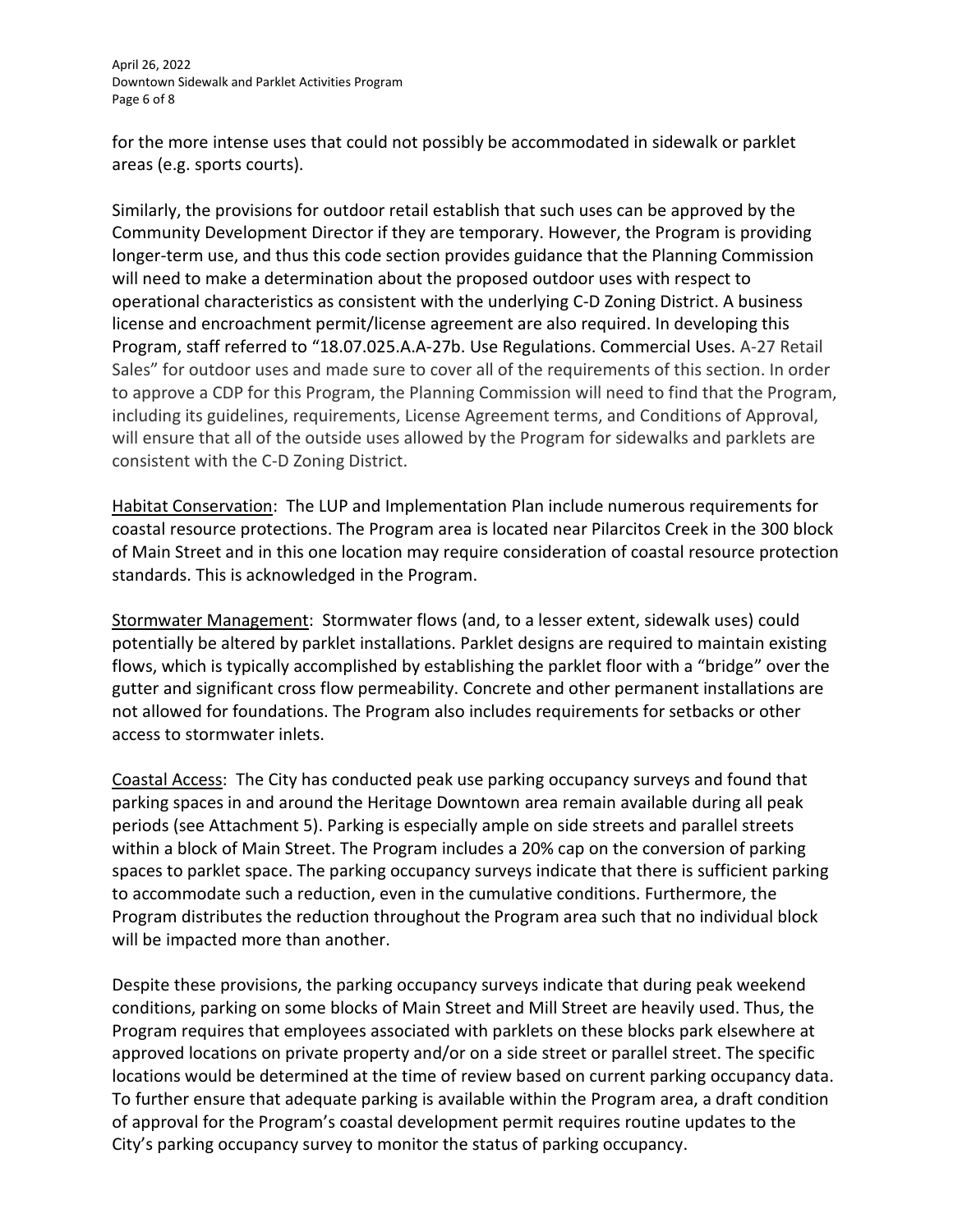April 26, 2022 Downtown Sidewalk and Parklet Activities Program Page 7 of 8

The Program also ensures that all accessible parking space will be maintained or replaced with spaces of an equivalent quality and convenience. Access will also be maintained to streetside EV charging stations. A Program requirement for the building permit includes a construction staging plan to ensure pedestrian, bicycle, and vehicular access is maintained during parklet construction.

Noise: The Program is consistent with the City's Noise Ordinance. Sound amplification permits are required for outside performances or other sound amplification. Hours of operation for outside uses allowed between 8:00 AM to 10:00 PM. Ambient sound levels are lower at night, and thus, these uses will need to shut down at that point, perhaps earlier than the participant's business which may continue to operate indoors.

## **Downtown Specific Plan and Design Standards**

Design Specific Plan: The Program area is located within the Downtown Specific Plan planning area. The plan includes several policies about parking supply and management to ensure adequate public parking. Parking is addressed in the Program as discussed above in the coastal access section. Downtown Specific Plan design policies encourage design diversity and eclecticism, preservation of historic buildings and architectural features, and mixed uses featuring restaurants and retail businesses on the first floor. The Program supports all of these policies through design and use enhancements. Landscaping policies require applicants for new development to plant and/or maintain street trees within the plan area. The Program is consistent with this requirement.

Design: Much of the Program area is located within Old Downtown. Standards for Old Downtown are covered in Municipal Code Chapter 18.37, Visual Resource Protection Standards. The standards are predominately relevant to new building construction. However, the intent for compatibility with respect to scale and style are addressed in the Program and will be subject to AAC review for all parklets and some sidewalk improvements. The standards cite landscaping, signs, screening, lighting, parking areas and utilities and matters requiring design review and compliance. All of these development components are addressed in the Program to be consistent with Old Downtown.

## **California Environmental Quality Act**

This Program would allow for a range of small, distributed installations of removable improvements on Downtown sidewalks and/or a limited number of public parking spaces on the street and in a City-owned parking lot. Such improvements are categorically exempt from the California Environmental Quality Act pursuant to California Administrative Code Section 15303 (new construction or conversion of small structures), Section 15304 (minor alterations to land).

## **Next Steps**

Upon approval of a coastal development for this Program, staff will be prepared to start processing applications. Fee for use of the public right-of-way will be added to next update to the Master Fee Schedule for City Council approval. Parklets that have been operating under